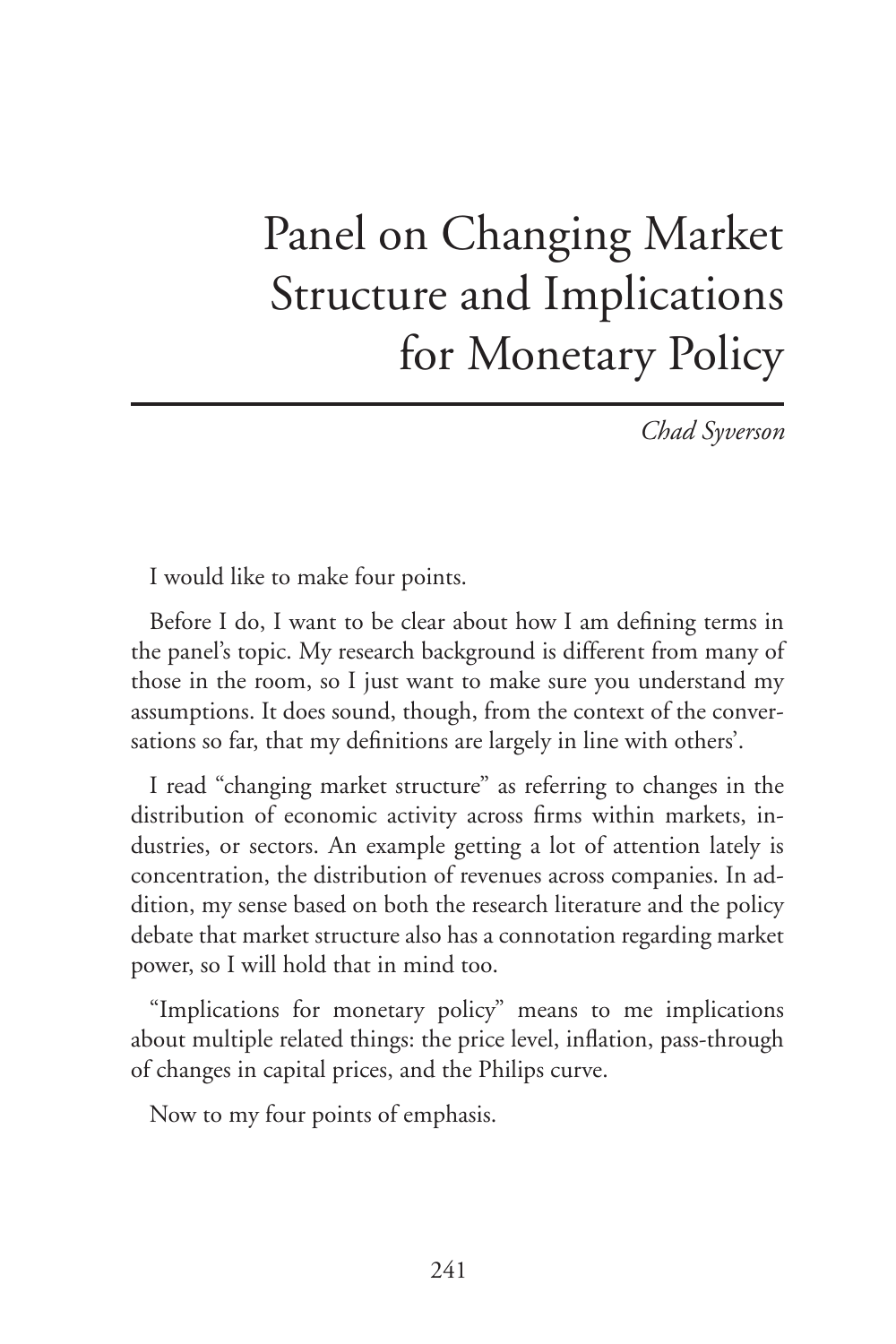### **I. A Basic Paradox**

I start by pointing out a seeming paradox I have noticed underlying the empirical patterns and economic research related to the theme of this symposium.

I begin with what is essentially an accounting identity: price, *P*, equals markup, *m*, times cost, *C*:

$$
P = m \cdot C
$$

The theory of profit maximization says for a firm, the cost *C* ought to equal marginal cost, and the markup *m* should be a function of customers' price sensitivity (less sensitivity, higher markup; technically speaking, the markup is a function of the slope of the inverse residual demand curve). However, even if prices are not set to maximize profits, the relationship is still quite general and useful. For any consistently measured price and cost, one can define the markup *m* as whatever multiplicative factor makes the relationship hold (*m* could even be less than 1 if price is less than cost for some reason). It is in this sense that the relationship is an identity and as such holds by definition.

We can express the relationship in terms of growth rates (percentage changes), which also holds by definition:

## $G$ *rowth in P*  $\approx G$ *rowth in m+Growth in C*

The growth rate relationship is approximate, but in situations with relatively modest growth rates that we are interested in, it is close to exact.

Consider the behavior of each of these growth rates over the past 10-15 years, as based on the best available economic measurement and research.

The left-hand side, the growth rate of prices, is inflation. What do we know about measured inflation over the past decade and a half? It has been low—in absolute terms, and perhaps more to the point, low relative to what past relationships between inflation and forcing variables would have implied.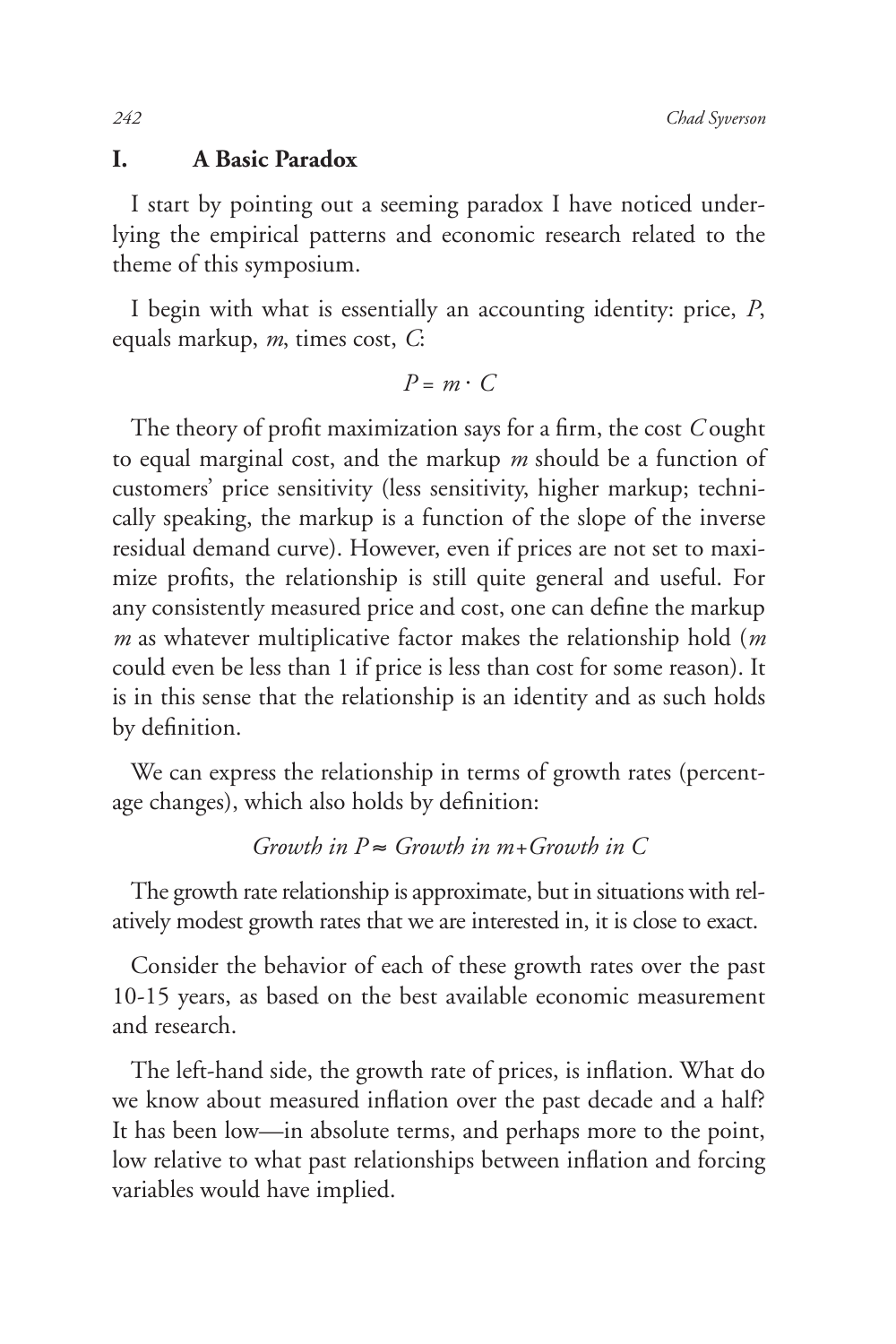The first term on the right-hand side, the growth rate of the markup, is one of the reasons for the theme of this symposium. Profitmaximization theory implies the markup reflects the degree of market power. The fact that broadly measured markups have been on an upward trend in recent years (departing from steady or even falling markups before that) has raised concerns about the aggregate implications of rising market power.

Finally, there is the growth rate of costs. One of the most important determinants of costs is productivity, and productivity growth has been in a slump since the mid-2000s. Productivity, as a measure of the amount of output obtained per unit of input use, is inversely related to costs; when output per unit input rises, companies have to buy fewer inputs to make a unit of output, lowering their costs. Thus when productivity grows more slowly than usual, as has lately been the case, cost growth is unusually high (or equivalently though perhaps more precisely stated, costs fall more slowly than usual).

Thus the data appear to say, separately, that a) price growth has been unusually low, b) markup growth has been unusually high (by being positive at all), and c) cost growth—at least its productivity component—has been unusually high. Each of these three growth rate patterns has been documented as an empirical phenomenon in multiple economies around the world. Thus, the paradox: How can two growth rates that have been unusually high (those of markups and costs) sum to a growth rate that has been unusually low (that of prices)? Something doesn't add up, quite literally.

One issue that needs to be resolved is that price and costs are nominal measures while productivity is a real measure. (Markups, as a ratio of nominal prices to nominal costs, are unitless.) We need to think about how real productivity affects nominal costs. This connection arises through the other component of costs besides productivity: input prices. Input prices can be expressed in nominal terms. Input price dynamics, along with productivity growth, affect the growth rate of nominal costs. We can investigate this by looking at unit labor costs, which conveniently combine both productivity and input price (wage) effects on costs, at least for labor inputs. Unit labor costs are the ratio of total compensation per hour worked to labor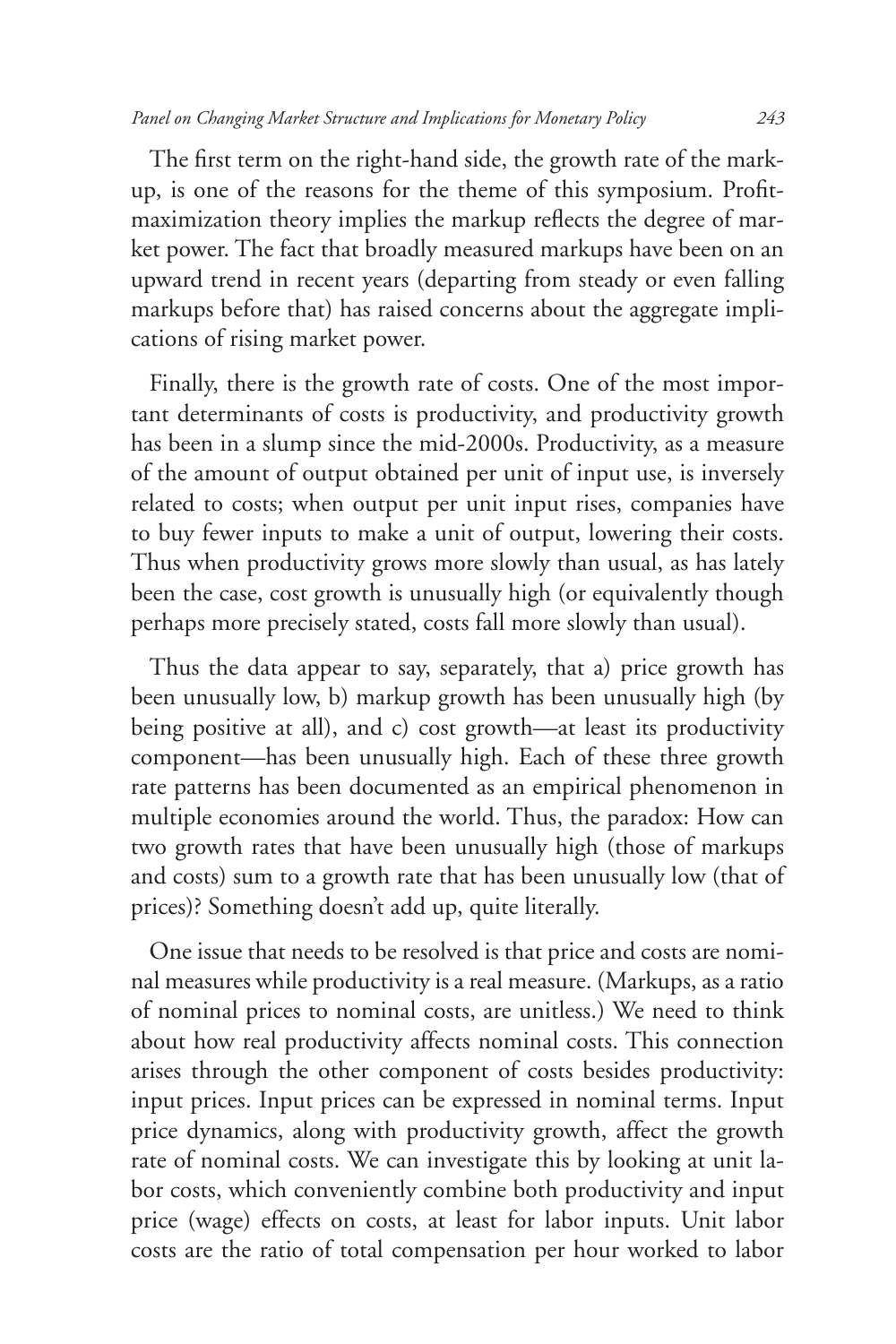productivity (that is, the output quantity per hour worked). They are therefore the nominal labor compensation required to build one unit of output.

In the U.S. aggregate data, while productivity growth slowed starting in the mid-2000s, unit labor cost growth stayed relatively steady. It in fact fell slightly, from 1.4 percent per year growth over 1995- 2004 to 1.2 percent per year after 2005. Presuming (unmeasured) nominal capital costs did not stray too far from this pattern, this suggests that nominal cost growth over the past couple decades might have been pretty steady—a combination of slow productivity growth and equally slow input price growth.

Steady cost growth does not resolve the paradox. We still have unusually low measured price growth in the face of unusually high markup growth:

> $G$ *rowth in P*  $\approx G$ *rowth in m+Growth in C* [unusually low]=[unusually high]+[steady]

I do not have an obvious resolution to the paradox. I have suggestions for partial resolutions, but I do not think they are sufficient.

A potential (partial) resolution can be elucidated by distinguishing among the types of cost in *C*. Productivity and unit labor cost probably most closely track average cost. But suppose prices are typically set in a profit-maximizing fashion so they depend on marginal cost. If average costs were falling slower than usual while marginal costs were falling more quickly, it would then be possible for unit labor cost growth to be steady even as inflation remained unusually low. The former would reflect steady changes in average cost; the latter would reflect faster reductions in marginal cost.

This story has the right qualitative features to resolve the paradox. However, it is unclear that it can quantitatively account for the differential patterns in prices, markups, and costs. The ratio of average cost to marginal cost is the scale elasticity of the cost function. If it is greater (less) than one, there are (dis)economies of scale because average costs fall (rise) as quantity rises. Under cost minimization, a relationship must hold between the markup and the scale elasticity;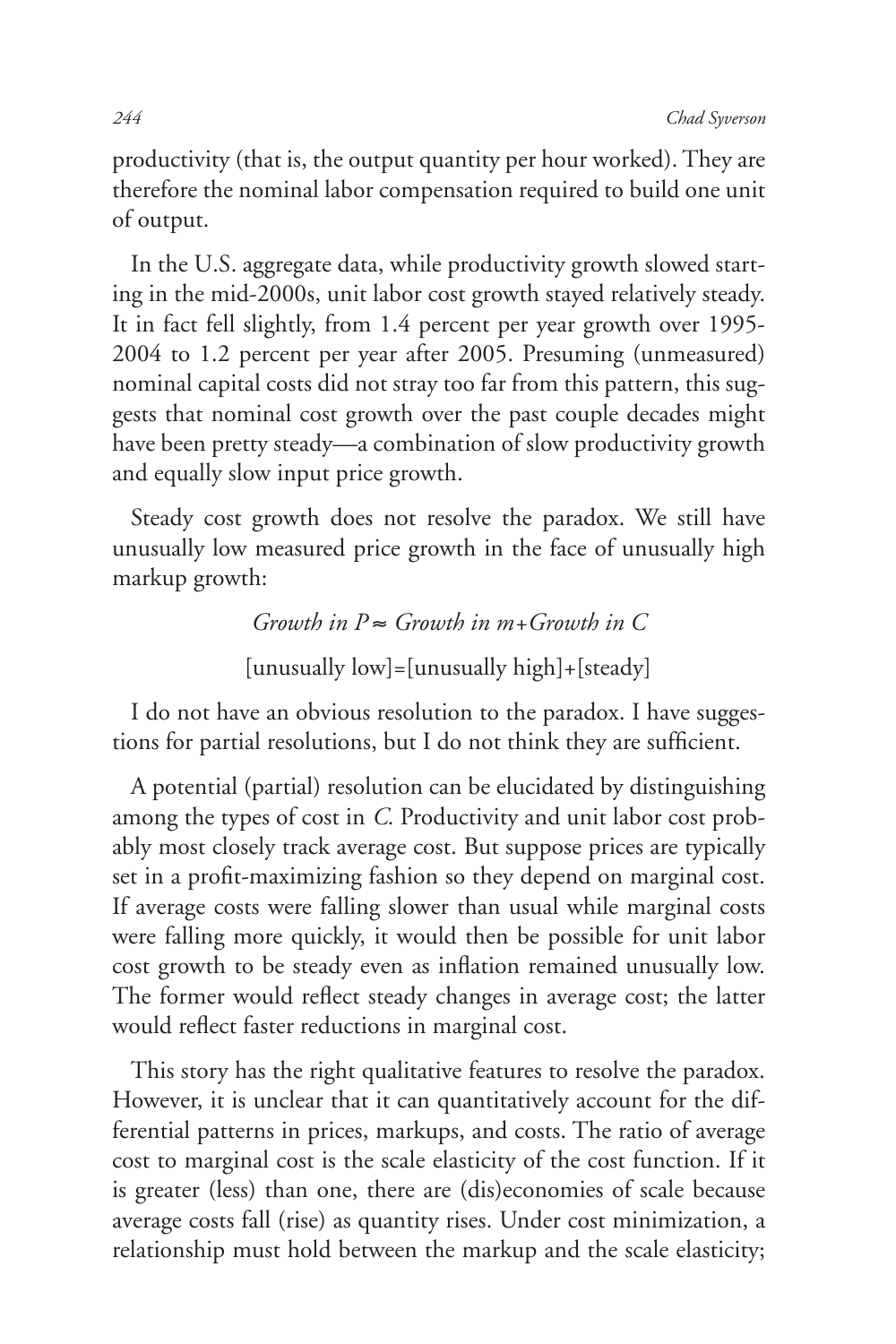namely, 1 minus the markup-elasticity ratio must equal pure profits' share of revenue (pure profits are revenues not paid to suppliers of labor, capital, and intermediates). Given some of the most commonly cited values for the increase in measured markups, the size of the increase in scale economies necessary to explain the observed changes in profits' revenue share is very large. In other words, the differential in the trends of average and marginal costs necessary to quantitatively resolve the differential trends of prices, markups, and costs is quite large, perhaps implausibly so.

Mismeasurement is another possible source of explanations for the paradox. Most everything I have seen about inflation measurement seems to indicate that if it is mismeasured, the true value is probably lower than the measured number, not higher. That would only deepen the paradox. The accuracy of markup measures from recent research is still being hotly debated. I and others have looked closely at whether true productivity growth is faster than the laggard rate measured over the past 15 years due to measurement problems. Our conclusion, arrived at separately and through diverse methods, is that it was not.

The upshot is that we appear to still be left with the paradox. Hopefully future research will help clear this up.

## **II. Heterogeneity Matters**

Both papers today raise an important issue about heterogeneity and understanding changes in aggregates. Averages can obscure. One needs to recognize the roles of heterogeneity and shifts in composition within industries to grasp what shapes important aggregate values.

A ubiquitous empirical pattern is the incredible amount of differences among producers, within even narrowly defined industries or markets. This heterogeneity exists along multiple dimensions. Total factor productivity levels typically vary by a factor of two or more within industries. Labor productivity variation is even greater. Differences in size (measured by, say, output or employment) are larger still. Average worker earnings range extensively, again within narrowly defined industries.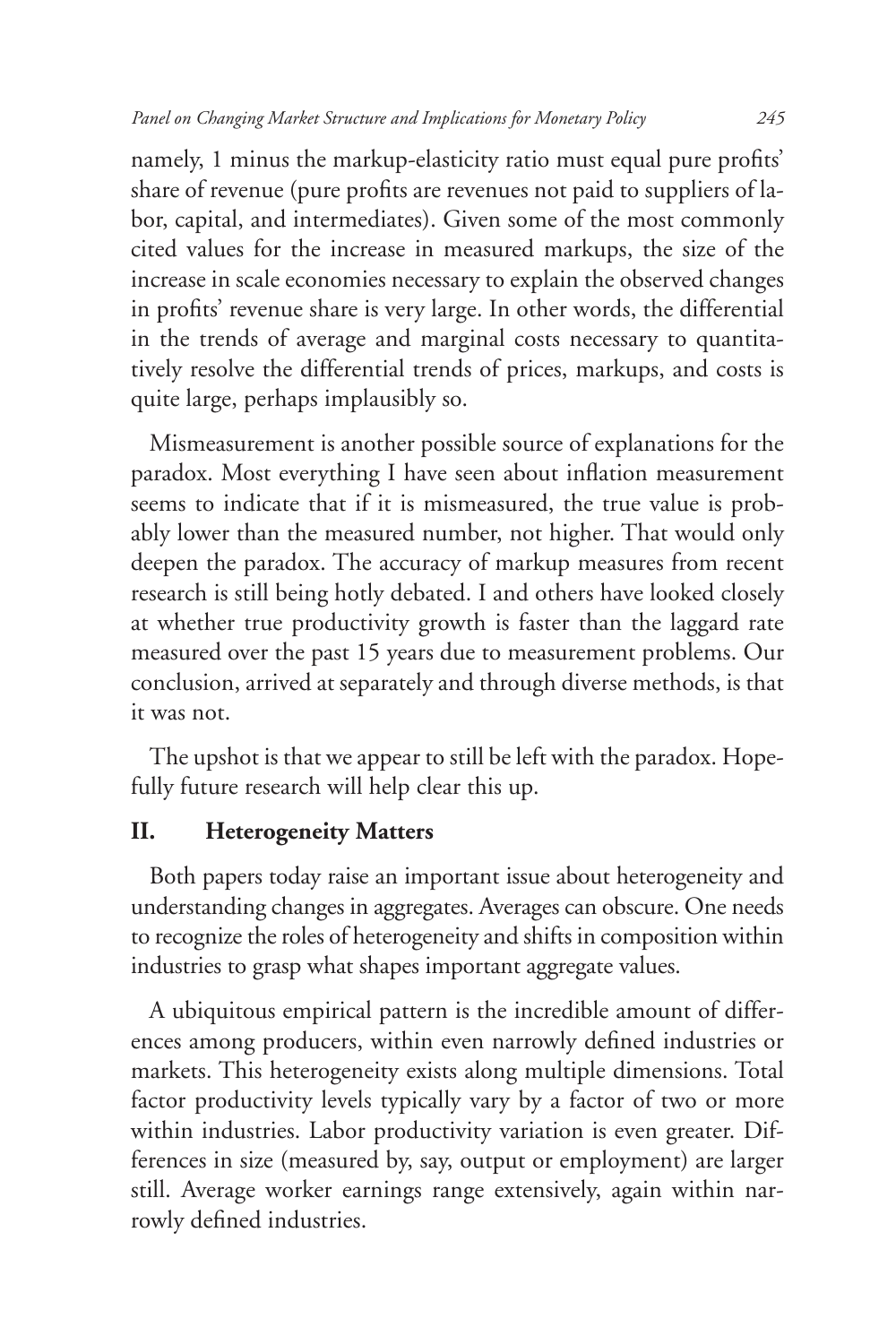All of these differences suggest, and empirical evidence bears out, that producers in an industry differ markedly in their behavior, including in their responses to even common external influences. This means that aggregate (market, industry, or economywide) changes do not generally reflect a common change across all producers within the market, industry, or economy. Rather, they reflect the summation of what are typically very different responses. For example, if industry output grows 2 percent year over year, this is not because every producer in that industry saw its output grow 2 percent, even approximately. Instead, some producers likely grew very fast, some more modestly, some not at all, and some shrank, perhaps considerably. Moreover, new firms would have come into the industry, and some existing producers would have exited. Similar patterns would hold for aggregate productivity growth, price changes, employment shifts, and so on. Shifts in activity among producers within an industry can and do have a role in shaping aggregates that is as large, or even larger, than changes within producers.

The Van Reenen and Crouzet-Eberly papers vividly demonstrate this principle. The Van Reenen paper shows that changes in industry concentration, average productivity, wage inequality, labor's share of income are not the result of common changes across all producers. Instead, they are all driven by within-industry reallocation of activity across heterogeneous producers. Crouzet and Eberly's paper demonstrates that the coincident changes in concentration and average intangible intensity of industries result from within-industry reallocations of activity across producers with differing amounts of intangible investment.

To understand why these changes are happening and the potential consequences of such shifts, one must understand the fundamental fact that industry producers are different from one another and will evolve differentially going forward. The experience of the median producer (or even the average producer, if producers are equally weighted) is uninformative about changes at the industry level. One cannot simply rely on producer-level variation "canceling out" when looking at aggregate changes. That variation *is what creates* the aggregate changes.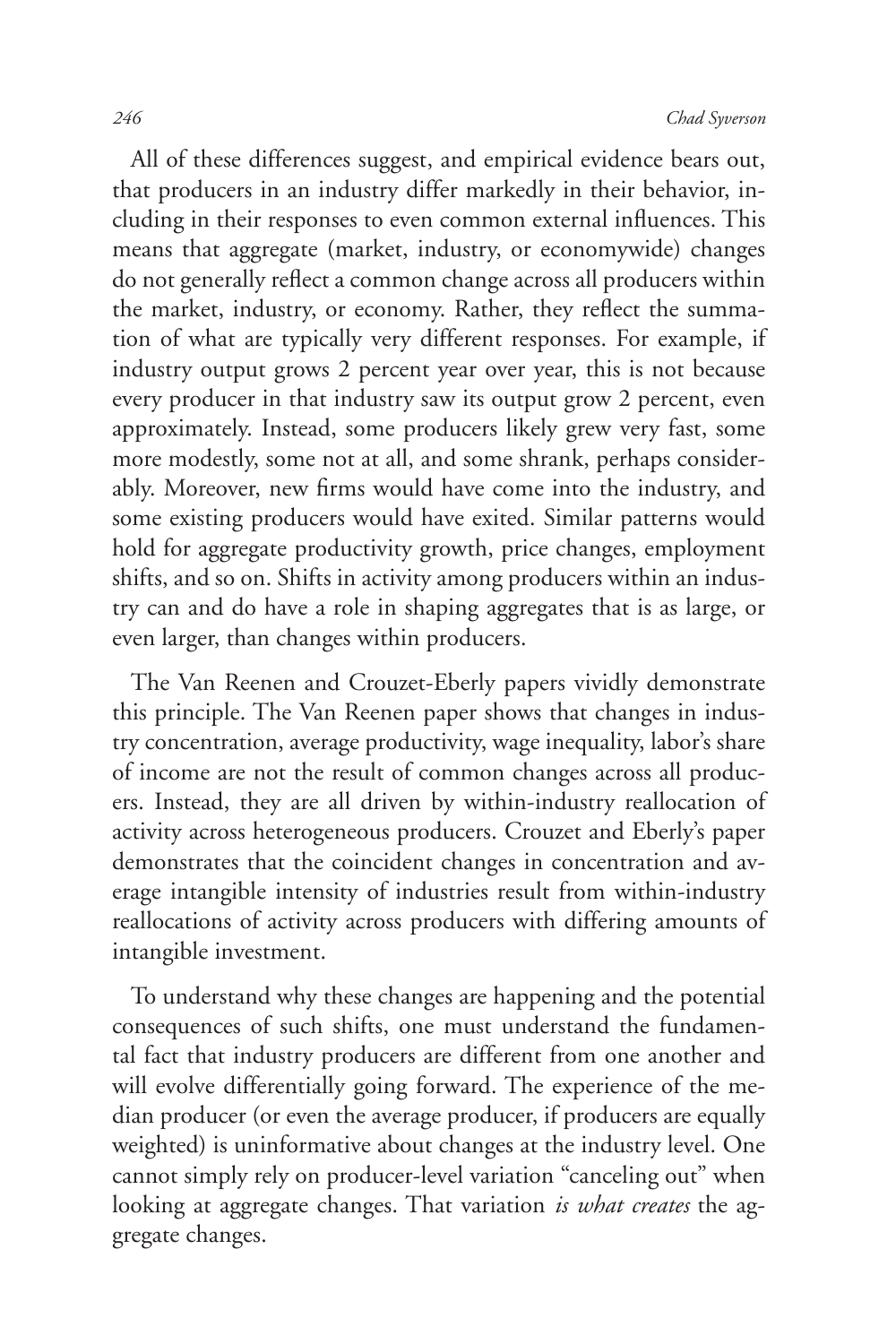## **III. Pass-Through and Monetary Policy**

For my third point, I took the panel's title to heart and tried to write down, as someone who studies market power, the simplest framework I could imagine for thinking about how market power affects the efficacy of monetary policy.

A key mechanism of action for monetary policy is that the changes in capital costs induced by policy should cause companies to adjust their real activity levels. Reductions in capital costs due to expansionary policy should lower companies' cost levels, leading them to invest more and expand employment and output levels. Contractionary policies raise firms' costs and have the opposite effect.

Of course, the magnitude of companies' responses to policy-induced cost changes depends on the ties between companies' costs and their desired activity levels. Standard economic theory offers guidance on the nature of those ties and, of particular interest to this symposium, their connection to market power.

Profit maximization implies firms should operate at output levels that equate their marginal revenues from that output with their marginal costs. Monetary policy, by affecting firms' capital costs and as such their marginal costs, will shift firms' profit-maximizing output levels accordingly. Note that marginal costs in this analysis include capital costs, so the analysis spans a suitably long horizon that producers can adjust their levels of capital inputs in response to monetary policy. This is of course implicitly the horizon over which standard analyses of monetary policy's effects on investment are made, so I am not departing substantially from typically studied response periods.

Chart 1 shows how the absence or presence of market power can affect the size of the response to monetary policy. The chart shows two marginal cost curves: one when capital costs (and therefore marginal costs) are relatively high,  $MC_{\text{high}}$ , and one where costs are relatively low,  $MC_{low}$ . The former might be thought of as conditions under which monetary policy is relatively tight, the latter when it is relatively loose.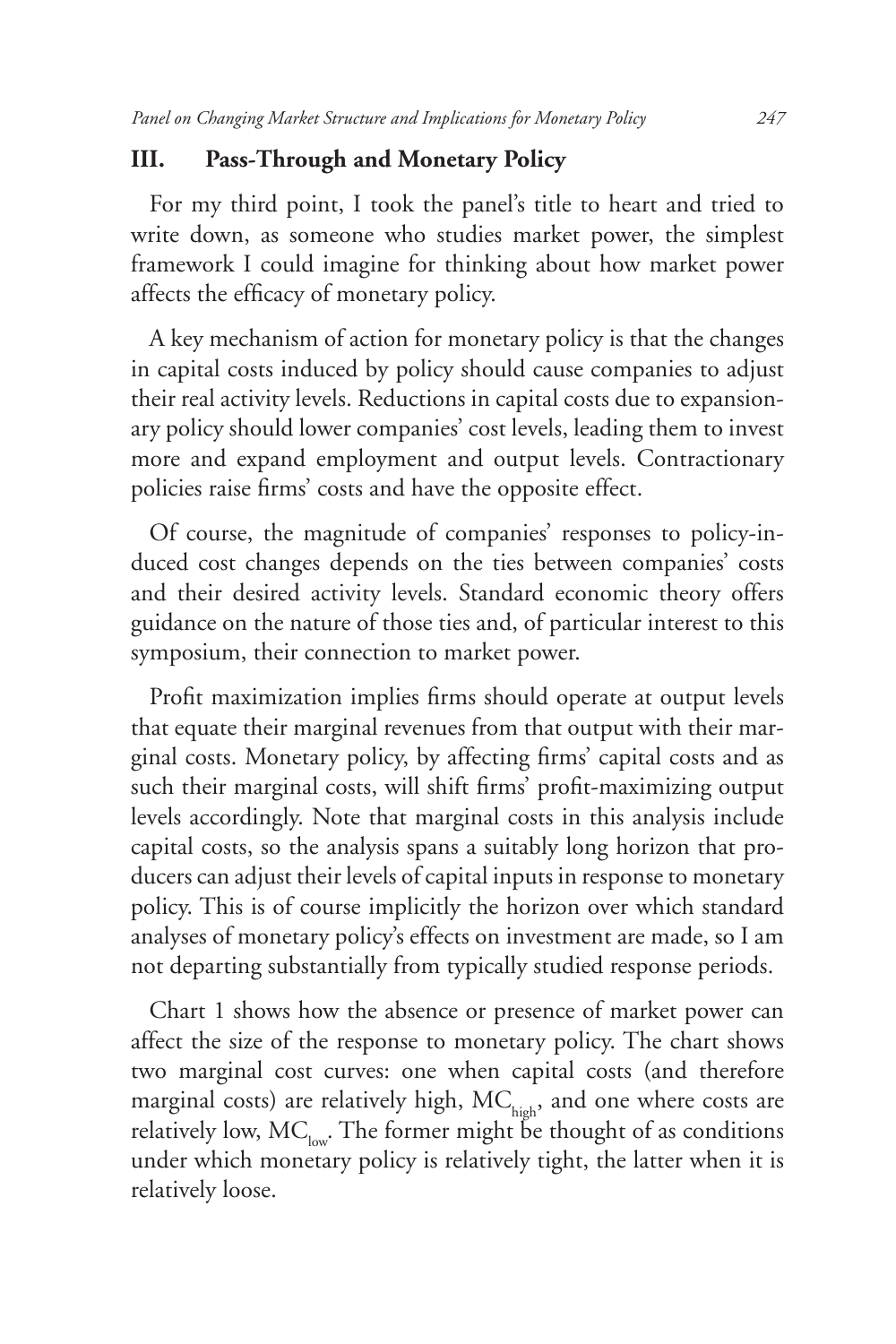

The profit-maximizing output level depends not just on marginal costs but also on marginal revenue.

For a firm operating in a perfectly competitive market, marginal revenue is the same at all output levels: the firm can simply sell every unit it would like at the going market price. (Because of this, a perfectly competitive firm's marginal revenue curve is the same as its residual demand curve—flat, at the level of the market price.) The marginal revenue of a company in a perfectly competitive market is  $MR_{pc}$ in Chart 1. When capital costs are such that the perfectly competitive company's marginal cost curve is  $MC_{high}$ , its profit-maximizing output quantity is  $Q(MC_{\text{high}})$ . If instead marginal costs were  $MC_{\text{low}}$ , its profit-maximizing output quantity would be  $Q(MC_{low},PC)$ . Thus the expansionary effect of monetary policy that reduced capital costs enough to shift marginal costs from  $MC_{\text{high}}$  to  $MC_{\text{low}}$  would be to increase the firm's output from  $Q(MC_{\text{high}})$  to  $Q(MC_{\text{low}}$ , PC). The sum of similar such changes across other firms would give the aggregate output change due to the expansionary monetary policy.<sup>1</sup>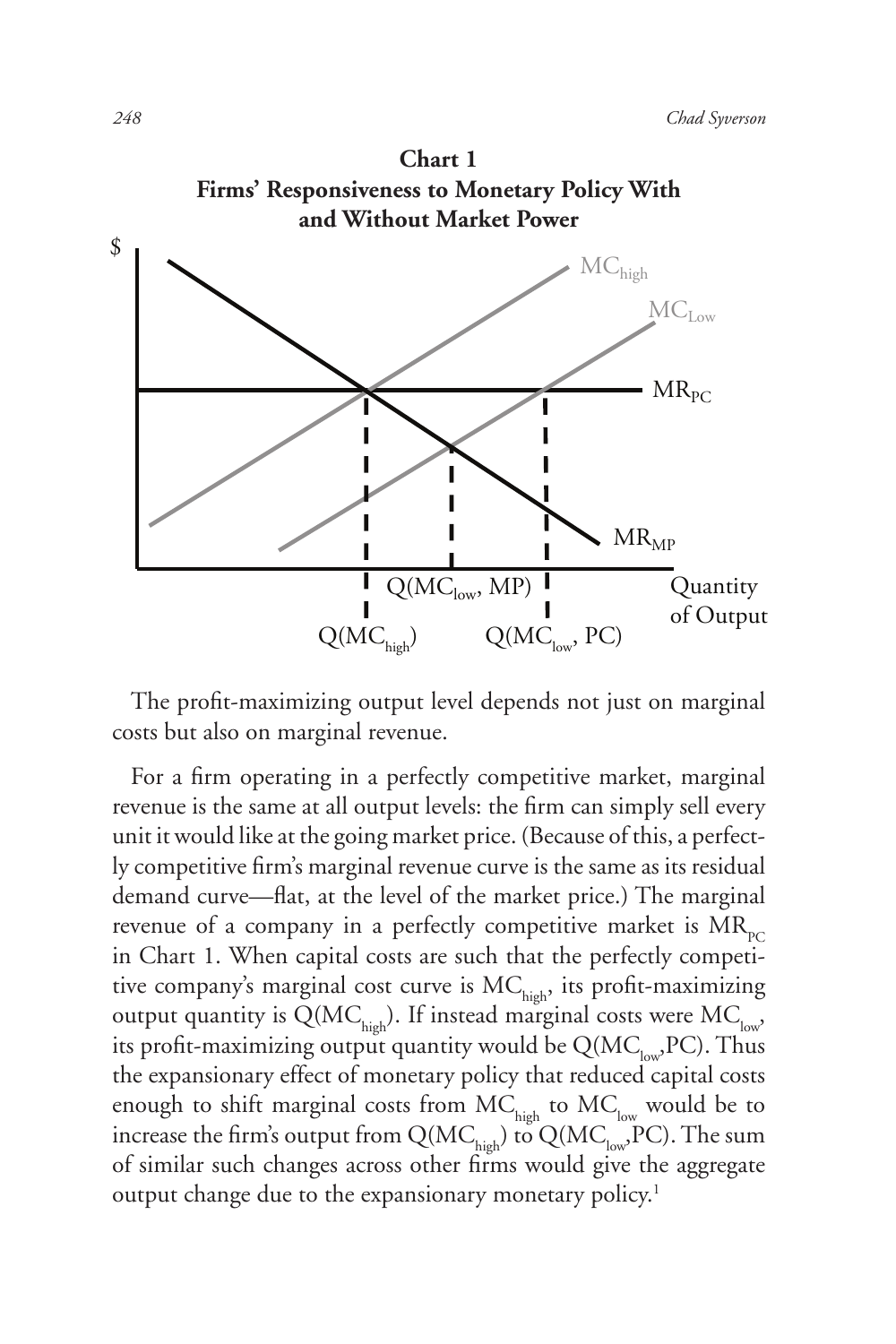We can contrast this effect in a perfectly competitive market with one where companies have market power. In this case, companies' marginal revenues are no longer invariant to output. Their marginal revenue curves instead slope down; the more output they make, the lower is the marginal revenue from making an additional unit of output. Because firms with market power face downward sloping (residual) demand curves, when they expand output they also reduce the market price for their product, driving down marginal revenue.

Chart 1 also shows a marginal revenue curve for a firm with market power,  $MR_{\text{max}}$ . For the purposes of comparison, this has been drawn to intersect with  $MR_{pc}$  at  $MC_{high}$ . Generally, a company with market power will produce less output than it would in a perfectly competitive market. However, because I am interest in comparing output *changes* here—specifically, in response to changes in monetary policy—there is no loss of generality in norming their outputs to be equal at some reference cost level.

Consider what happens when monetary policy is loosened and the marginal cost curve of a company with market power falls from  $MC<sub>high</sub>$  to  $MC<sub>low</sub>$ . Its profit-maximizing output quantity rises from  $\widetilde{Q(MC_{\textrm{high}})}$  to  $\widetilde{Q(MC_{\textrm{low}}},MP)$ . This increase in quantity is smaller than that obtained under perfect competition, where the same change in costs expanded output from  $Q(MC_{\text{high}})$  to  $Q(MC_{\text{low}}$ , PC). This is a key result of the analysis: companies with market power expand less in response to a given loosening in monetary policy than do those in a perfectly competitive market.<sup>2</sup>

The same logic holds for a contraction in monetary policy: companies with market power cut output by less than would similar firms in a perfectly competitive market.

While not shown in the chart for the sake of avoiding clutter, one can easily see that if the marginal revenue curve were even steeper than  $MR<sub>MP</sub>$  the response to the same change in monetary policy and marginal costs would be smaller than the Q(MC<sub>high</sub>) to Q(MC<sub>low</sub>,MP) quantity difference in the chart. Thus the change in real activity induced by a given shift in monetary policy will decline as the marginal revenue curve steepens further. Because of this, one might think that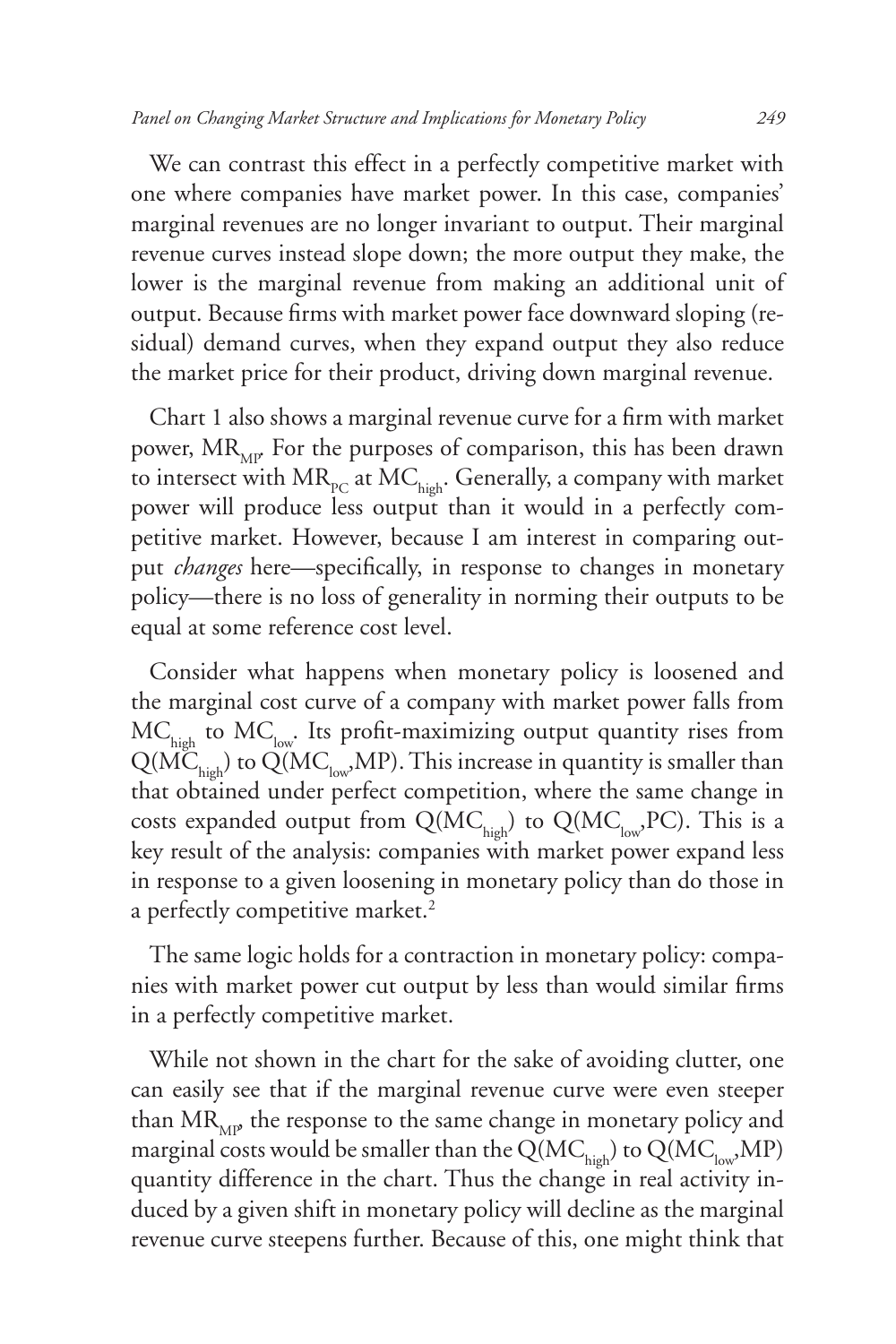as companies gain still more market power, their responsiveness to monetary policy would shrink even more. This need not be so, however. While increases in market power do imply steeper residual demand curves, they do not necessarily imply steeper marginal revenue curves. The steepness of the marginal revenue curve does depend on the steepness of the demand curve, but it also depends on the *change in* the steepness of the demand curve (i.e., whether it is flattening or steepening as output changes) as well as the size of the change in the firm's profit-maximizing quantity as market power changes. Depending on the shape of the demand curve, these two additional factors can cut the other way, sometimes causing marginal revenue curves to flatten even as market power increases.

Therefore, while moving from a situation with perfect competition to one with market power does steepen marginal revenues (from flat to downward sloping) and thus reduce the real expansionary effects of loosening market power, it is ambiguous whether further increases in market power further limit that expansionary effect. To answer that question definitively, one needs to know what companies' demand curves look like. (For those familiar with the price-cost passthrough literature, this is the same math; we are simply exploring the quantity manifestation of it.) I regret that this analysis cannot offer a more definitive comparative static, but that is just the way it is.

## **IV. Measuring Competition with Concentration**

I would like to close with a discussion of the measurement of competition.

Concentration is a market outcome, not a market primitive. In other words, concentration is not an immutable core determinant of how competitive an industry or market is. One cannot look at concentration and infer directly from it the extent of competition and the degree of companies' market power. Competition and concentration are related because the nature and intensity of competition in an industry combines with many other supply and demand factors to determine concentration. However, competition drives concentration, not the other way around.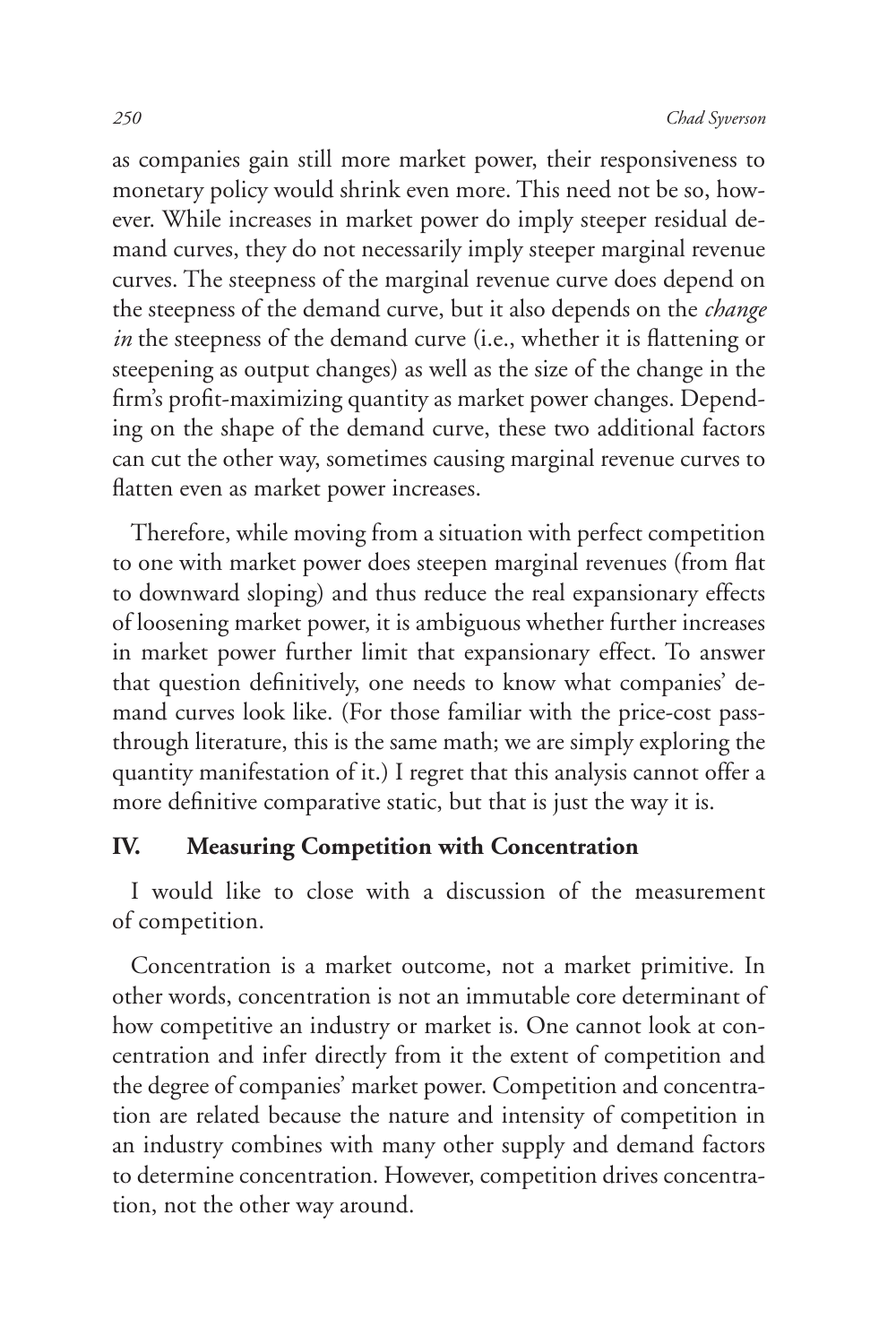This does not just mean that concentration is a noisy barometer of market power. Rather, we cannot even be generally clear about the direction of the barometer's orientation. Concentration can be associated with less competition, but it can also be associated with more competition.

An entire class of commonly used models in economics, where firms with differing costs/productivities sell differentiated goods (i.e., models that embody the heterogeneity discussed in my second point above), predicts a positive correlation between competition and concentration. These models all imply that an increase the elasticity of substitution among the outputs of industry producers—things that make their products more substitutable to buyers or makes it easier for buyers to discover, like reduced trade barriers, search costs, or transport costs—will shift output from higher-cost/lower-quality to lower-cost/higher-quality firms. This output shift generally raises concentration. Often, also, markups decline because the increased willingness or ability of buyers to substitute to other sellers reduces industry producers' market power. The market simultaneously becomes both more competitive and more concentrated.

One often hears a complaint that it is possible to write a model do anything. I am not enough of a theorist to prove *that* proposition as a theorem, but I conjecture it is correct. Nevertheless, this connection between greater competition and more concentration is not just a theoretical curiosity. There have been many empirical studies in varied settings that show exogenous increases in substitutability/ competitiveness (e.g., reductions in trade, transport, or search costs) lead to concentration-increasing shifts in activity away from smaller, higher-cost/lower-quality producers and toward larger, lower-cost/ higher-quality producers. I have participated in that literature, but I am hardly alone. I do not think it is an exaggeration to say that there are scores, perhaps hundreds, of such studies.

I work a lot in the industrial organization research literature. Industrial organization is the field of economics that focuses on studying market power. The field used to do a lot of comparing market outcomes like prices, margins, and profit rates to concentration levels. This was the so-called structure-conduct-performance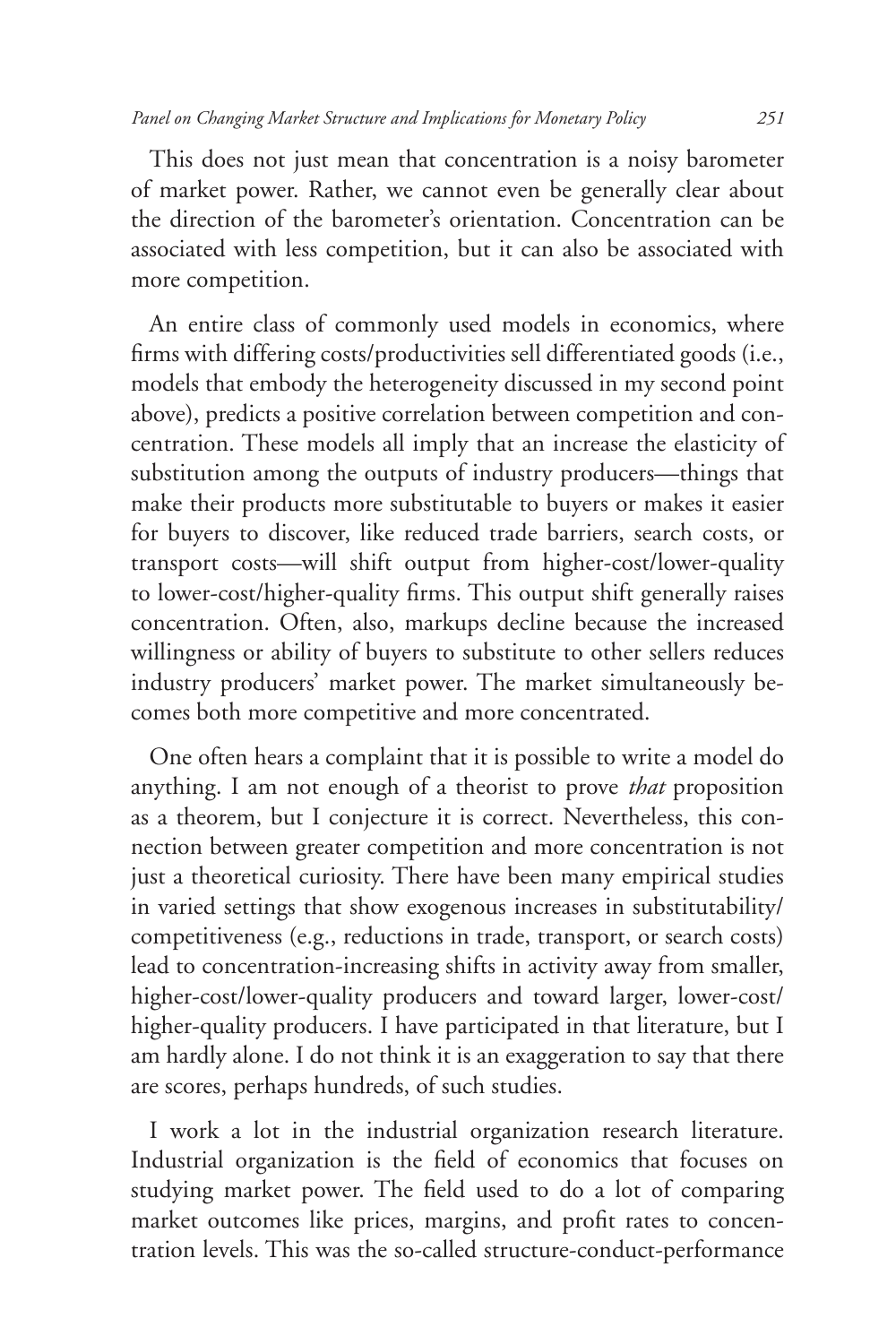research literature. However, researchers in the field essentially stopped doing such comparisons about 35 years ago. There was a recognition that one needed to be *very* careful in inferring causal effects of differences in concentration on market power and related outcomes, especially when making comparisons across markets or industries, with their differing demand and technology fundamentals. Differences in fundamentals drive both the extent of competition and the degree of concentration in the industry, and it can to lead to either a positive or negative correlation between the two depending on the circumstances.

Actually, I am being diplomatic with my description. Many in industrial organization view comparing prices, markups, or profit rates to across-market differences in concentration—and thinking that comparison reveals the effects of market power—as the field's original sin. A sin for which we should ritually self-flagellate to remind ourselves not to err as our forebears did.

While I am on the less strident about this line of thought than many other industrial organization researchers, I believe the caution about reading concentration as a proxy for market power is well warranted. There were good reasons for the field to swear it off (particularly, again, for across-industry comparisons). Simply put, the relationship between concentration and markups, prices, or profits is a relationship between market outcomes. These can be uninformative or, worse, misleading about the causal effect of competition.